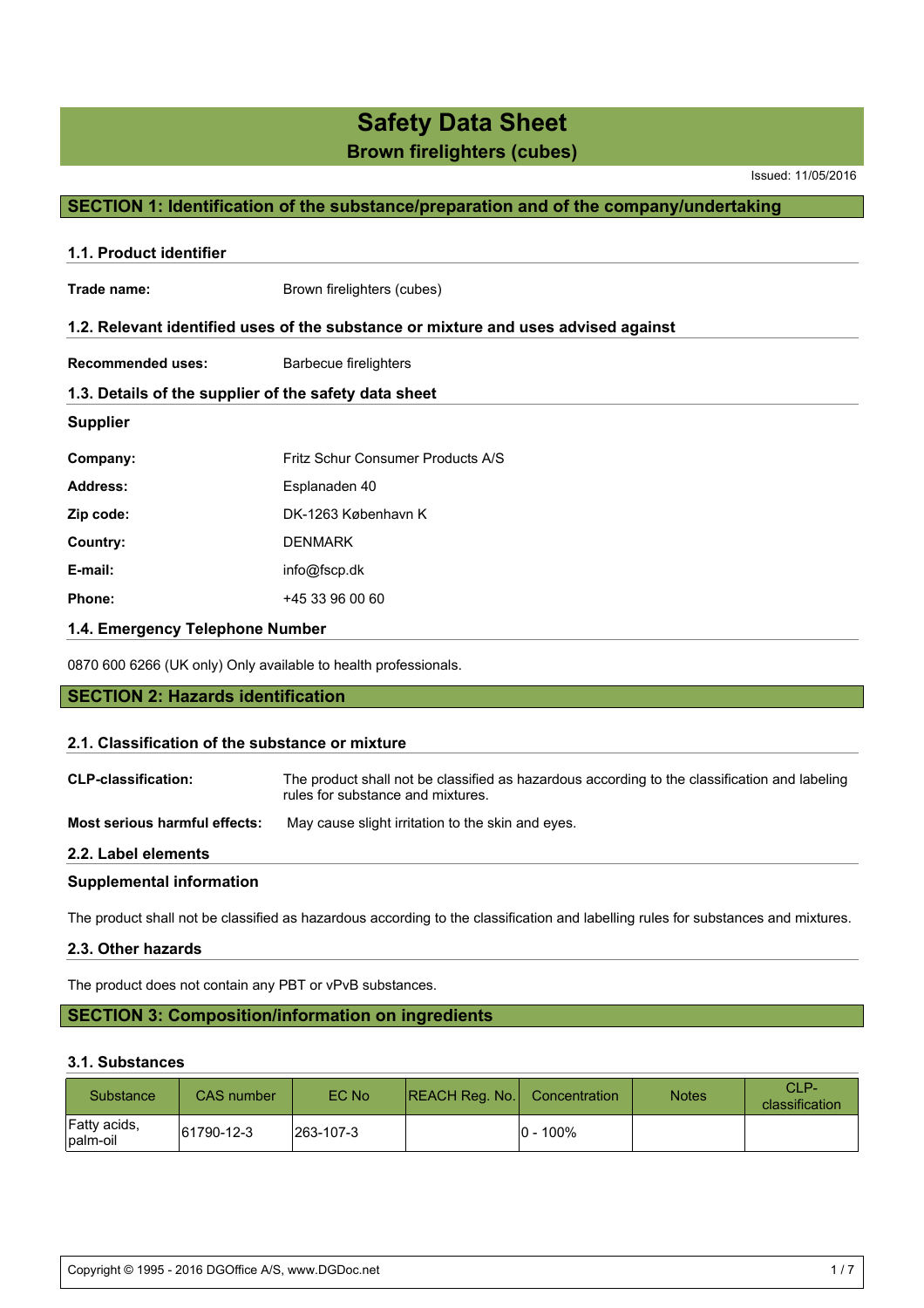Issued: 11/05/2016

Please see section 16 for the full text of H-phrases.

| Ingredient comments: | Exempted from REACH registration according to REACH Annex V. |  |
|----------------------|--------------------------------------------------------------|--|
|                      |                                                              |  |

#### **SECTION 4: First aid measures**

#### **4.1. Description of first aid measures**

| Inhalation:          | Seek fresh air, wash out mouth with water and blow nose thoroughly. Seek medical advice in<br>case of persistent discomfort.                                                                             |
|----------------------|----------------------------------------------------------------------------------------------------------------------------------------------------------------------------------------------------------|
| Ingestion:           | Wash out mouth thoroughly and drink 1-2 glasses of water in small sips. Seek medical<br>advice in case of persistent discomfort.                                                                         |
| <b>Skin contact:</b> | Remove contaminated clothing. Wash the skin with water. Seek medical advice in case of<br>persistent discomfort.                                                                                         |
| Eye contact:         | Flush with water (preferably using eye wash equipment) until irritation subsides. Seek<br>medical advice if symptoms persist.                                                                            |
| <b>Burns:</b>        | Flush with water until pain ceases. Remove clothing that is not stuck to the skin - seek<br>medical advice/transport to hospital. If possible, continue flushing until medical attention is<br>obtained. |
| General:             | When obtaining medical advice, show the safety data sheet or label.                                                                                                                                      |

#### **4.2. Most important symptoms and effects, both acute and delayed**

May cause slight irritation to the skin and eyes.

#### **4.3. Indication of any immediate medical attention and special treatment needed**

Treat symptoms. No special immediate treatment required.

#### **SECTION 5: Fire-fighting measures**

#### **5.1. Extinguishing media**

**Suitable extinguishing media:** Extinguish with powder, foam, carbon dioxide or water mist.

**Unsuitable extinguishing media:** Do not use water stream, as it may spread the fire.

#### **5.2. Special hazards arising from the substance or mixture**

Can generate harmful flue gases containing carbon monoxide in the event of fire. Aldehydes.

#### **5.3. Advice for fire-fighters**

Wear Self-Contained Breathing Apparatus (SCBA) with chemical resistant gloves.

# **SECTION 6: Accidental release measures**

#### **6.1. Personal precautions, protective equipment and emergency procedures**

**For non-emergency personnel:** Wear gloves. In case of insufficient ventilation, wear respiratory protective equipment.

**For emergency responders:** In addition to the above: Normal protective clothing equivalent to EN 469 is recommended.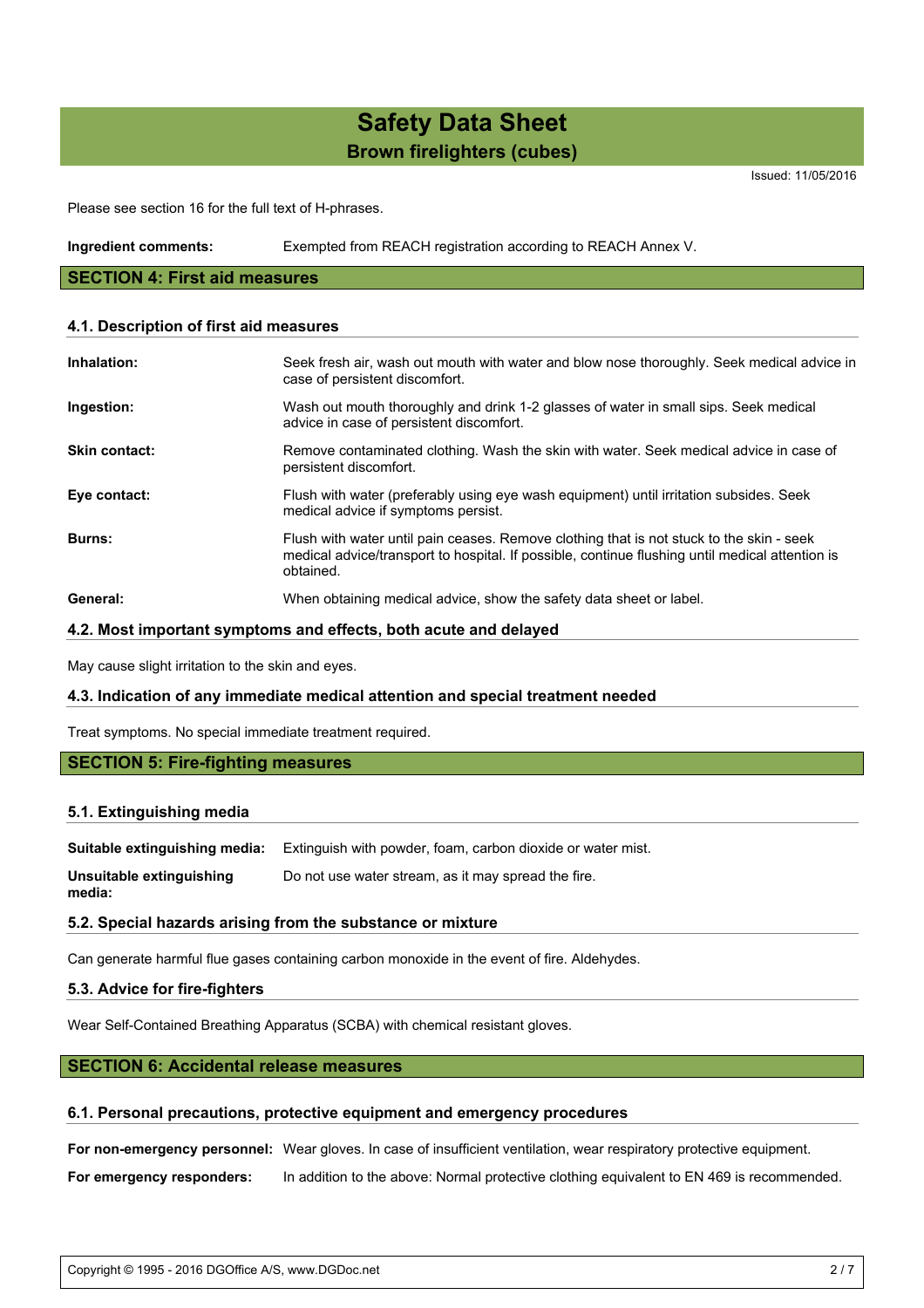Issued: 11/05/2016

### **6.2. Environmental precautions**

Prevent spillage from entering drains and/or surface water.

#### **6.3. Methods and material for containment and cleaning up**

Sweep up/collect spills for possible reuse or transfer to suitable waste containers. Wipe up minor spills with a damp cloth.

#### **6.4. Reference to other sections**

See section 8 for type of protective equipment. See section 13 for instructions on disposal.

# **SECTION 7: Handling and storage**

#### **7.1. Precautions for safe handling**

Work processes where generation of dust may occur must be performed under effective process ventilation (e.g. local exhaust ventilation). Running water and eye wash equipment must be available. Wash hands before breaks, before using restroom facilities, and at the end of work.

#### **7.2. Conditions for safe storage, including any incompatibilities**

The product should be stored safely, out of reach of children and away from food, animal feeding stuffs, medicines, etc.

#### **7.3. Specific end use(s)**

None.

# **SECTION 8: Exposure controls/personal protection**

#### **8.1. Control parameters**

| Occupational exposure limit:               | Contains no substances subject to reporting requirements                                                                                                                                                  |
|--------------------------------------------|-----------------------------------------------------------------------------------------------------------------------------------------------------------------------------------------------------------|
| <b>Measuring methods:</b>                  | Compliance with the stated occupational exposure limits may be checked by occupational<br>hygiene measurements.                                                                                           |
| Legal basis:                               | EH40/2005 Workplace exposure limits. Last amended December 2011. Commission<br>Directive 2000/39/EC (Occupational Exposure Limits). Last amended by Commission<br>Directive 2009/161/EU.                  |
| 8.2. Exposure controls                     |                                                                                                                                                                                                           |
| Appropriate engineering<br>controls:       | Wear the personal protective equipment specified below.                                                                                                                                                   |
| eye/face protection:                       | <b>Personal protective equipment,</b> Wear safety goggles if there is a risk of dust contact with eyes. Eye protection must conform<br>to EN 166.                                                         |
| hand protection:                           | <b>Personal protective equipment, Plastic or rubber gloves recommended.</b>                                                                                                                               |
| respiratory protection:                    | Personal protective equipment, Wear respiratory protective equipment with P2 filter when performing dusty work.<br>Respiratory protection must conform to one of the following standards: EN 136/140/145. |
| <b>Environmental exposure</b><br>controls: | Ensure compliance with local regulations for emissions.                                                                                                                                                   |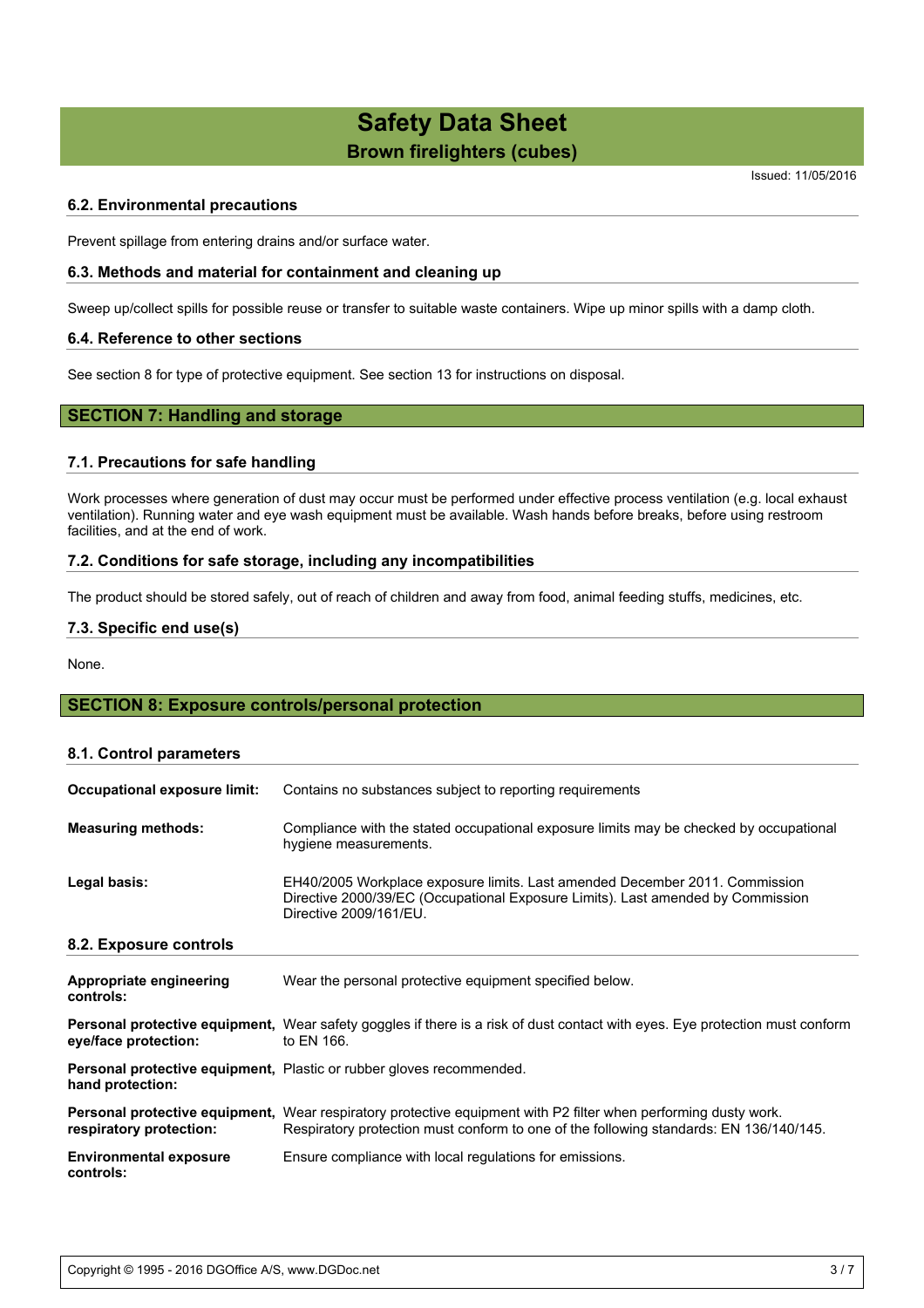# **Safety Data Sheet**

# **Brown firelighters (cubes)**

Issued: 11/05/2016

# **SECTION 9: Physical and chemical properties**

# **9.1. Information on basic physical and chemical properties**

| Parameter                               | Value/unit                           |                         |  |
|-----------------------------------------|--------------------------------------|-------------------------|--|
| <b>State</b>                            | Solid substance                      |                         |  |
| Colour                                  | White Yellowish                      |                         |  |
| Odour                                   | Characteristic Oil Acids.            |                         |  |
| Solubility                              | Solubility in water: 6,4 mg/L (20 C) |                         |  |
| Explosive properties                    | Non-explosive                        |                         |  |
| Oxidising properties                    | Non-oxidising.                       |                         |  |
| Parameter                               | Value/unit                           | <b>Remarks</b>          |  |
| pH (solution for use)                   | No data                              |                         |  |
| pH (concentrate)                        | No data                              |                         |  |
| Melting point                           | No data                              |                         |  |
| Freezing point                          | No data                              |                         |  |
| Initial boiling point and boiling range | 298 - 331 °C                         | (1013, 5 hPa)           |  |
| <b>Flash Point</b>                      | 172 - 174 °C                         |                         |  |
| Evaporation rate                        | No data                              |                         |  |
| Flammability (solid, gas)               | No data                              |                         |  |
| <b>Flammability limits</b>              | No data                              |                         |  |
| <b>Explosion limits</b>                 | No data                              |                         |  |
| Vapour pressure                         | 1.1 MPa                              | (25 °C)                 |  |
| Vapour density                          | No data                              |                         |  |
| Relative density                        | $0.92 - 0.97$                        |                         |  |
| Partition coefficient n-octonol/water   | $5 - 10$                             |                         |  |
| Auto-ignition temperature               | No data                              |                         |  |
| Decomposition temperature               | $\sim$ 170 °C                        |                         |  |
| Viscosity                               |                                      | Solid substance (40 °C) |  |
| Odour threshold                         | lNo data                             |                         |  |

# **9.2 Other information**

**Other Information:** None.

# **SECTION 10: Stability and reactivity**

#### **10.1. Reactivity**

No known data.

#### **10.2. Chemical stability**

The product is stable when used in accordance with the supplier's directions.

### **10.3. Possibility of hazardous reactions**

None known.

#### **10.4. Conditions to avoid**

Avoid temperatures (not intended) > 270°C.

#### **10.5. Incompatible materials**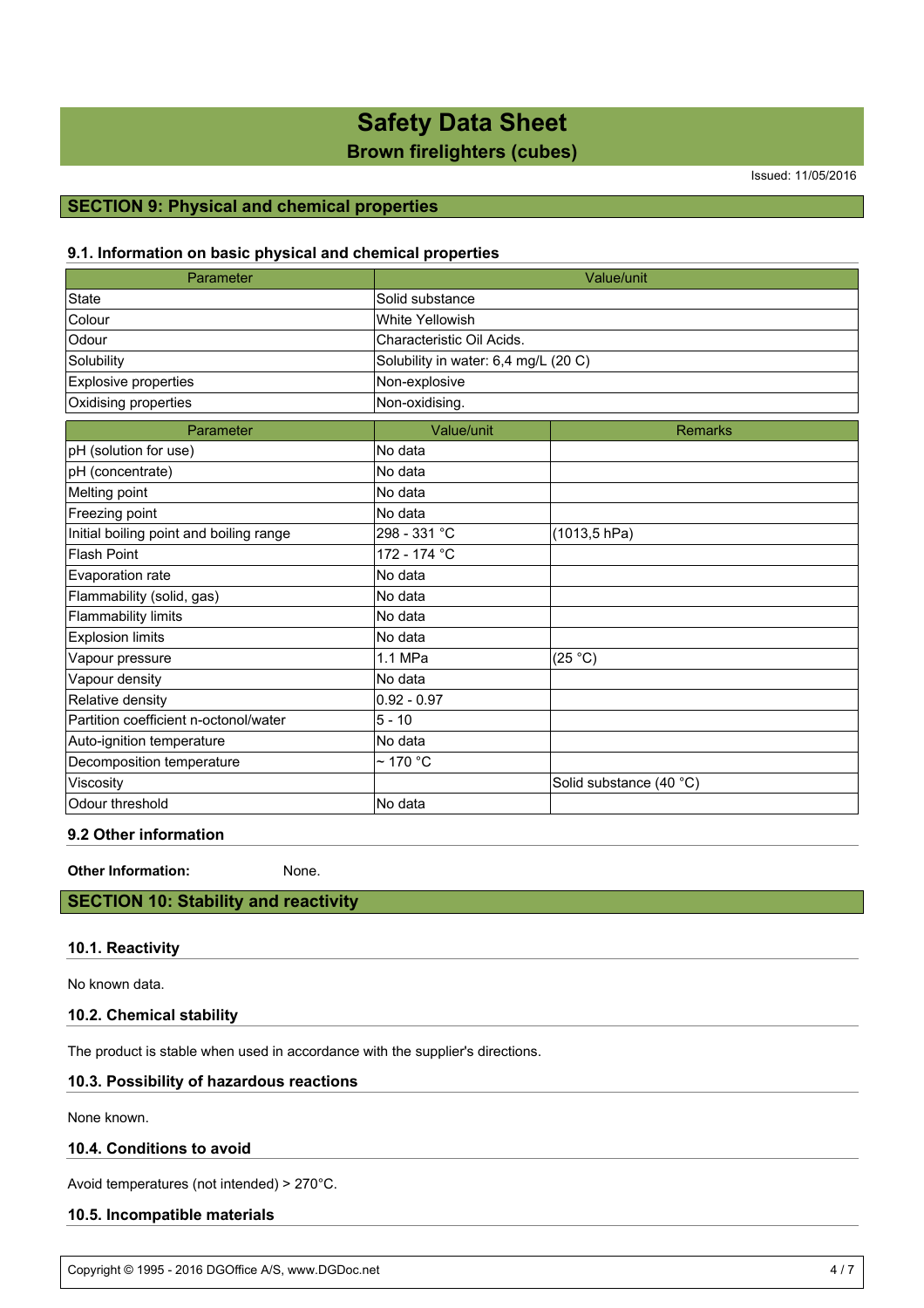Issued: 11/05/2016

Strong oxidisers.

#### **10.6. Hazardous decomposition products**

Aldehydes.

# **SECTION 11: Toxicological information**

# **11.1. Information on toxicological effects**

| Acute toxicity - oral:                                     | Ingestion may cause discomfort. The product does not have to be classified. Test data are<br>not available.                               |
|------------------------------------------------------------|-------------------------------------------------------------------------------------------------------------------------------------------|
| Acute toxicity - dermal:                                   | The product does not have to be classified. Test data are not available.                                                                  |
| Acute toxicity - inhalation:                               | The product does not have to be classified. Test data are not available.                                                                  |
| <b>Skin corrosion/irritation:</b>                          | May cause slight irritation. The product does not have to be classified. Test data are not<br>available.                                  |
| Serious eye damage/eye<br>irritation:                      | Temporary irritation. The product does not have to be classified. Test data are not available.                                            |
| <b>Respiratory sensitisation or</b><br>skin sensitisation: | The product does not have to be classified. Test data are not available.                                                                  |
| Germ cell mutagenicity:                                    | The product does not have to be classified. Test data are not available.                                                                  |
| <b>Carcinogenic properties:</b>                            | The product does not have to be classified. Test data are not available.                                                                  |
| <b>Reproductive toxicity:</b>                              | The product does not have to be classified. Test data are not available.                                                                  |
| <b>Single STOT exposure:</b>                               | Inhalation of dust may cause irritation to the upper airways. The product does not have to be<br>classified. Test data are not available. |
| <b>Repeated STOT exposure:</b>                             | The product does not have to be classified. Test data are not available.                                                                  |
| <b>Aspiration hazard:</b>                                  | The product does not have to be classified. Test data are not available.                                                                  |
| Other toxicological effects:                               | None known.                                                                                                                               |

### **SECTION 12: Ecological information**

# **12.1. Toxicity**

The product does not have to be classified. Test data are not available.

### **12.2. Persistence and degradability**

Test data are not available.

### **12.3. Bioaccumulative potential**

Test data are not available.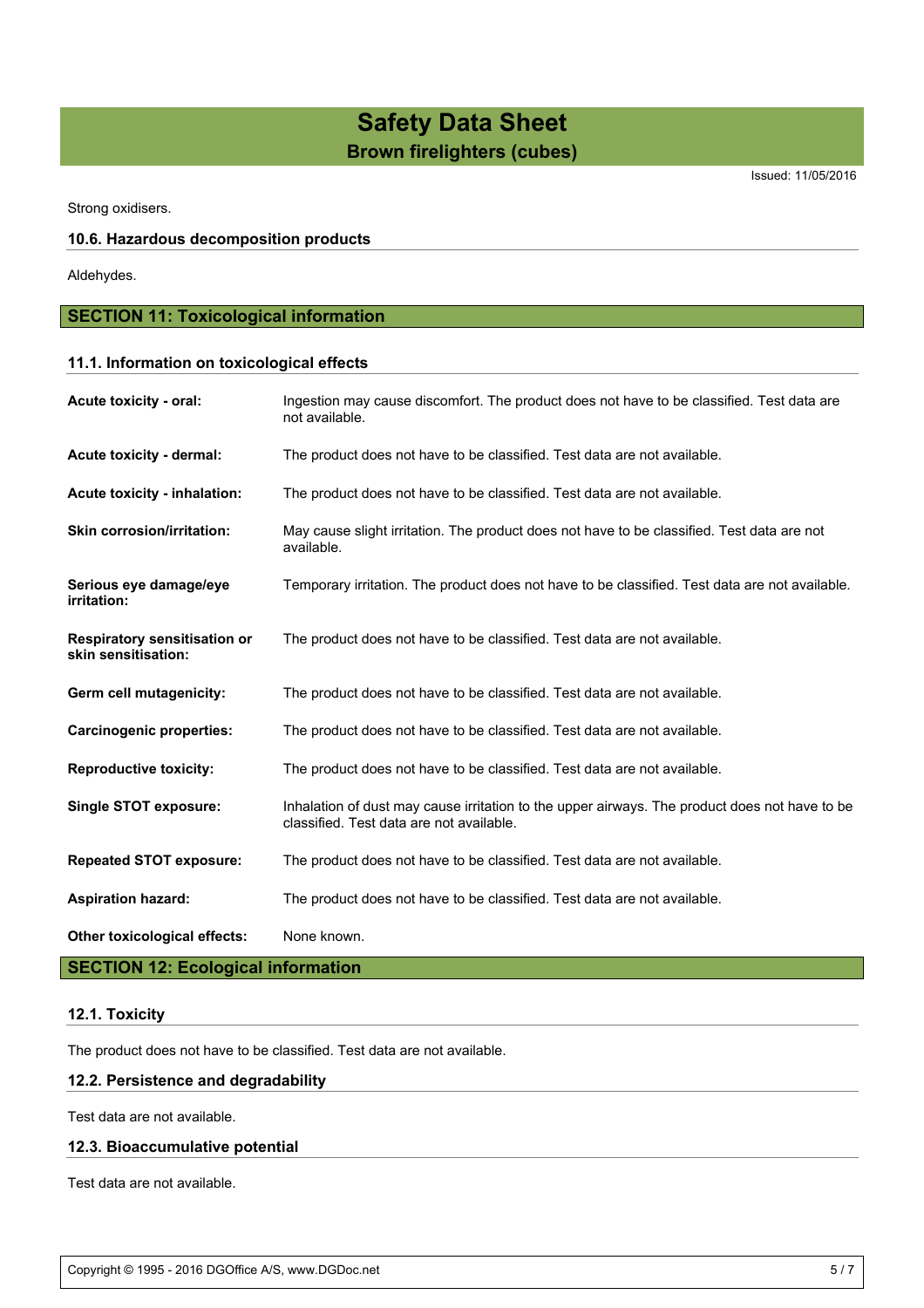Issued: 11/05/2016

### **12.4. Mobility in soil**

Test data are not available.

#### **12.5. Results of PBT and vPvB assessment**

The product does not contain any PBT or vPvB substances.

#### **12.6. Other adverse effects**

None known.

#### **SECTION 13: Disposal considerations**

#### **13.1. Waste treatment methods**

Avoid discharge to drain or surface water. Contact the local authorities. Empty, cleansed packaging should be disposed of for recycling. Uncleansed packaging is to be disposed of via the local waste-removal scheme.

#### **Category of waste:** EWC code: Depends on line of business and use, for instance 16 05 09 discarded chemicals other than those mentioned in 16 05 06, 16 05 07 or 16 05 08 Absorbent/cloth contaminated with the product: EWC code: 15 02 03 Absorbents, filter materials, wiping cloths and protective clothing other than those mentioned in 15 02 02.

# **SECTION 14: Transport information**

| 14.1. UN-No.:<br>14.2. UN proper shipping<br>name: | Not applicable.<br>Not applicable. | 14.4. Packing group:<br>14.5. Environmental<br>hazards: | Not applicable.<br>Not applicable. |
|----------------------------------------------------|------------------------------------|---------------------------------------------------------|------------------------------------|
| 14.3. Transport hazard<br>class(es):               | Not applicable.                    |                                                         |                                    |

#### **14.6. Special precautions for user**

None.

#### **14.7. Transport in bulk according to Annex II of MARPOL73/78 and the IBC code**

Not applicable.

#### **SECTION 15: Regulatory information**

#### **15.1. Safety, health and environmental regulations/legislation specific for the substance or mixture**

**Special Provisions:** None.

#### **15.2. Chemical Safety Assessment**

**Other Information:** Chemical safety assessment has not been performed.

## **SECTION 16: Other information**

#### **Version history and indication of changes**